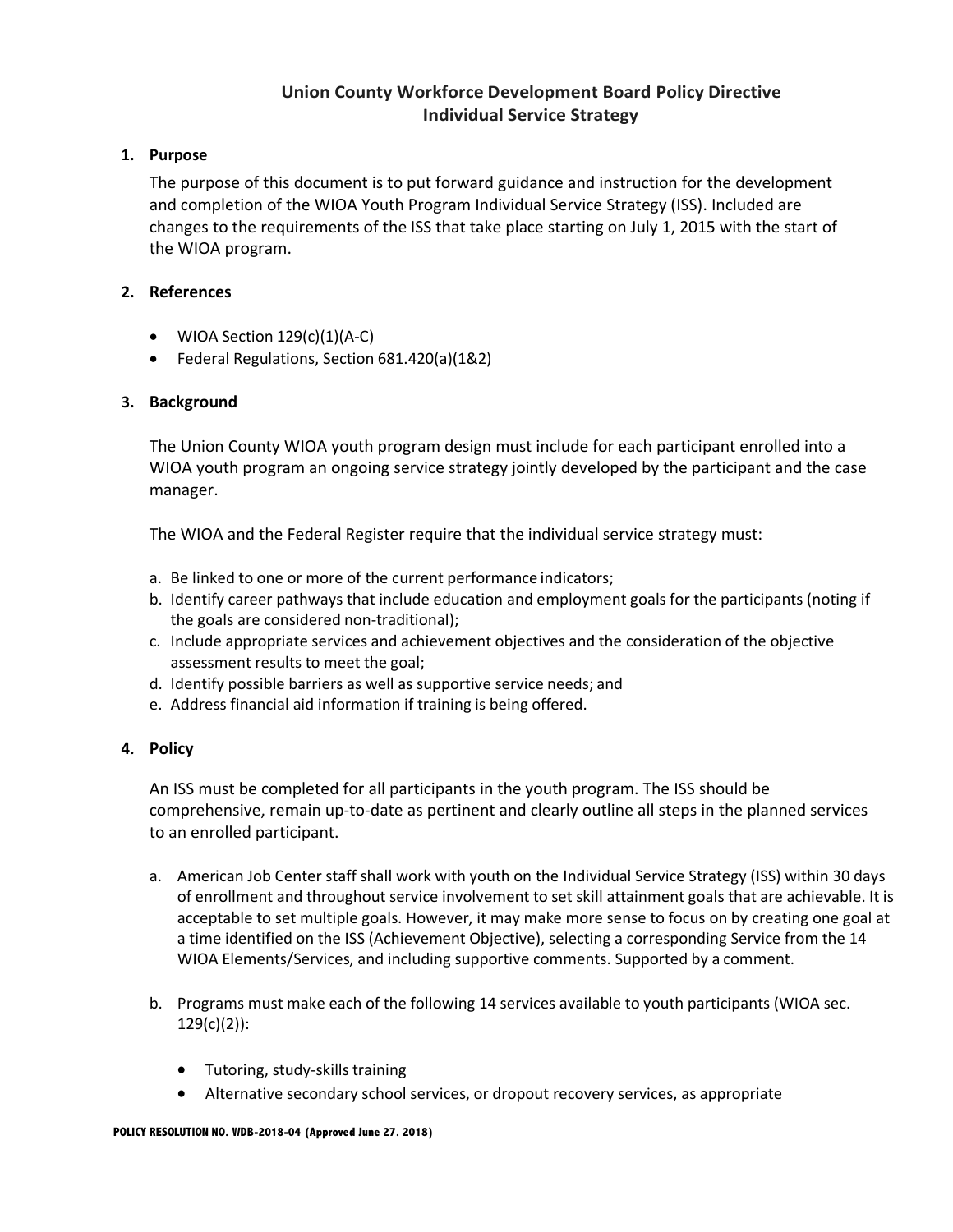# **INDIVIDUAL SERVICE STRATEGY**

| <b>OBJECTIVE ASSESSMENT RESULTS</b>                                                                                                                     |  |
|---------------------------------------------------------------------------------------------------------------------------------------------------------|--|
| <b>ACADEMIC</b>                                                                                                                                         |  |
| BASIC SKILLS GRADE EQUIVALENT READING_____MATH_____                                                                                                     |  |
| HIGHEST GRADE COMPLETED: CURRENTLY IN SCHOOL? YES: NO: WE                                                                                               |  |
| ADDITIONAL ASSISTANCE REQUIRED: (To address basic skills deficiency or youth that require<br>additional assistance to complete an educational program): |  |
| <u> 1989 - Jan Salaman Salaman (j. 1989)</u>                                                                                                            |  |
|                                                                                                                                                         |  |
|                                                                                                                                                         |  |
| PERSONAL NEEDS: Check the areas the participant needs assistance with                                                                                   |  |
| PERSONAL SUPPORT______ DISABILITY______ LIFE SKILLS_____COUNSELING_____                                                                                 |  |
| PARENTING SKILLS _______ COMMUNICATION SKILLS______                                                                                                     |  |
| MOTIVATION/ATTITUDE________ OTHER_______                                                                                                                |  |
| <b>BASIC RESOURCE NEEDS:</b> - Check the areas the participant needs assistance with                                                                    |  |
| HOUSING_______FOOD/CLOTHING______TRANSPORTATION______                                                                                                   |  |
| CHILD/FAMILY CARE_____MEDICAL/HEALTH______LEGAL                                                                                                         |  |
| <b>OTHER</b>                                                                                                                                            |  |
| <b>INTERESTS/HOBBIES:</b> What do you like to do for fun?                                                                                               |  |
|                                                                                                                                                         |  |

**POLICY RESOLUTION NO. WDB-2018-04 (Approved June 27. 2018)**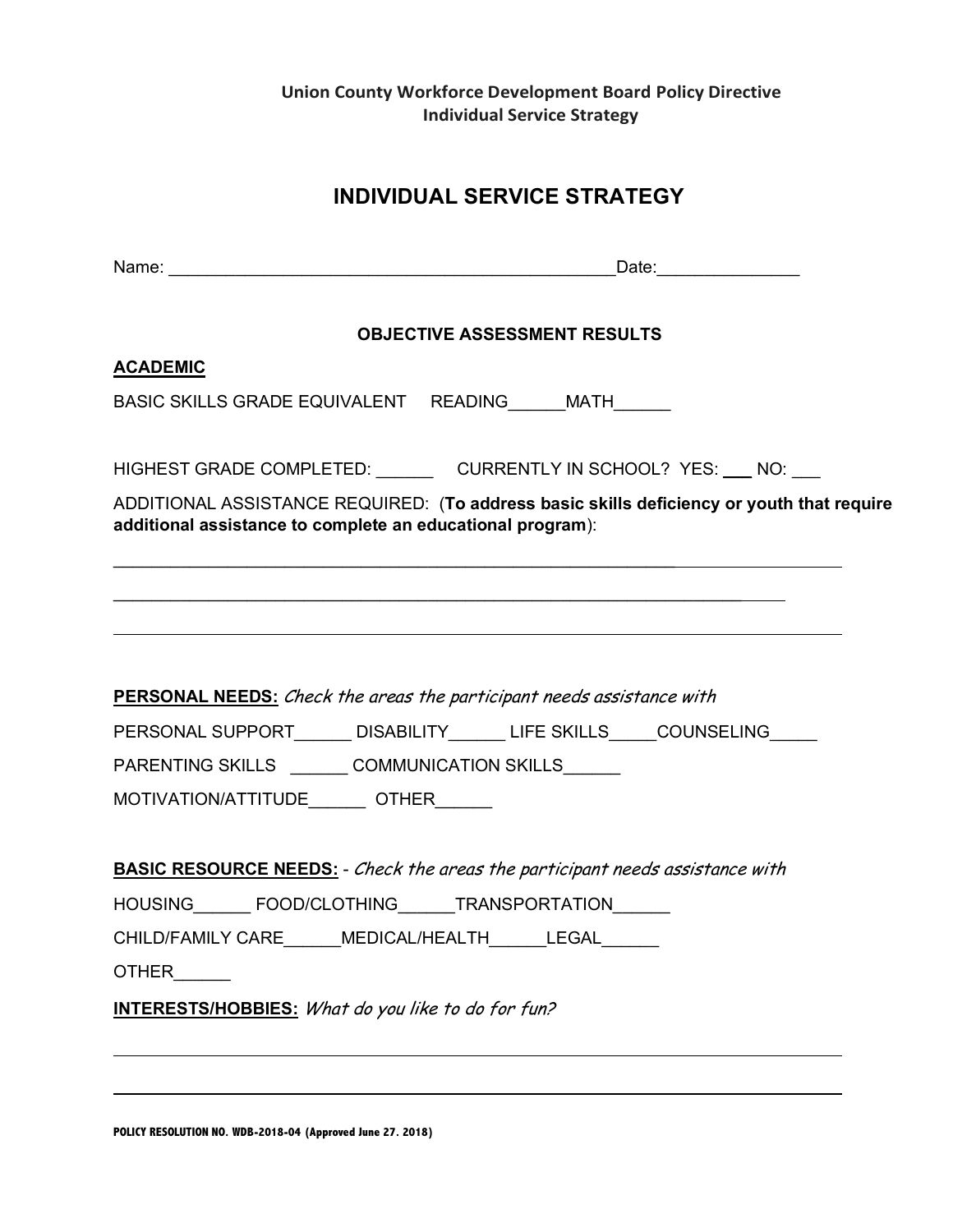### **OCCUPATIONAL INTERESTS:** What are your interests in work or life?

### **OCCUPATIONAL APPTITUDE:** What are your natural abilities?

**WORK HISTORY:** List your work history in chronological order (most recent first)

| From/To | Employer | Duties/Responsibilities |
|---------|----------|-------------------------|
|         |          |                         |

### **MAIN GOALS**

#### **CAREER:**

Estimated Time Needed for Goal Attainment:

Expected Wage at Placement:

**ACADEMIC:** 

1. Describe the link between these goals and one or more of the performance indicators:

2. Identify career pathways that include appropriate education and employment goals:

### **COMMENTS:**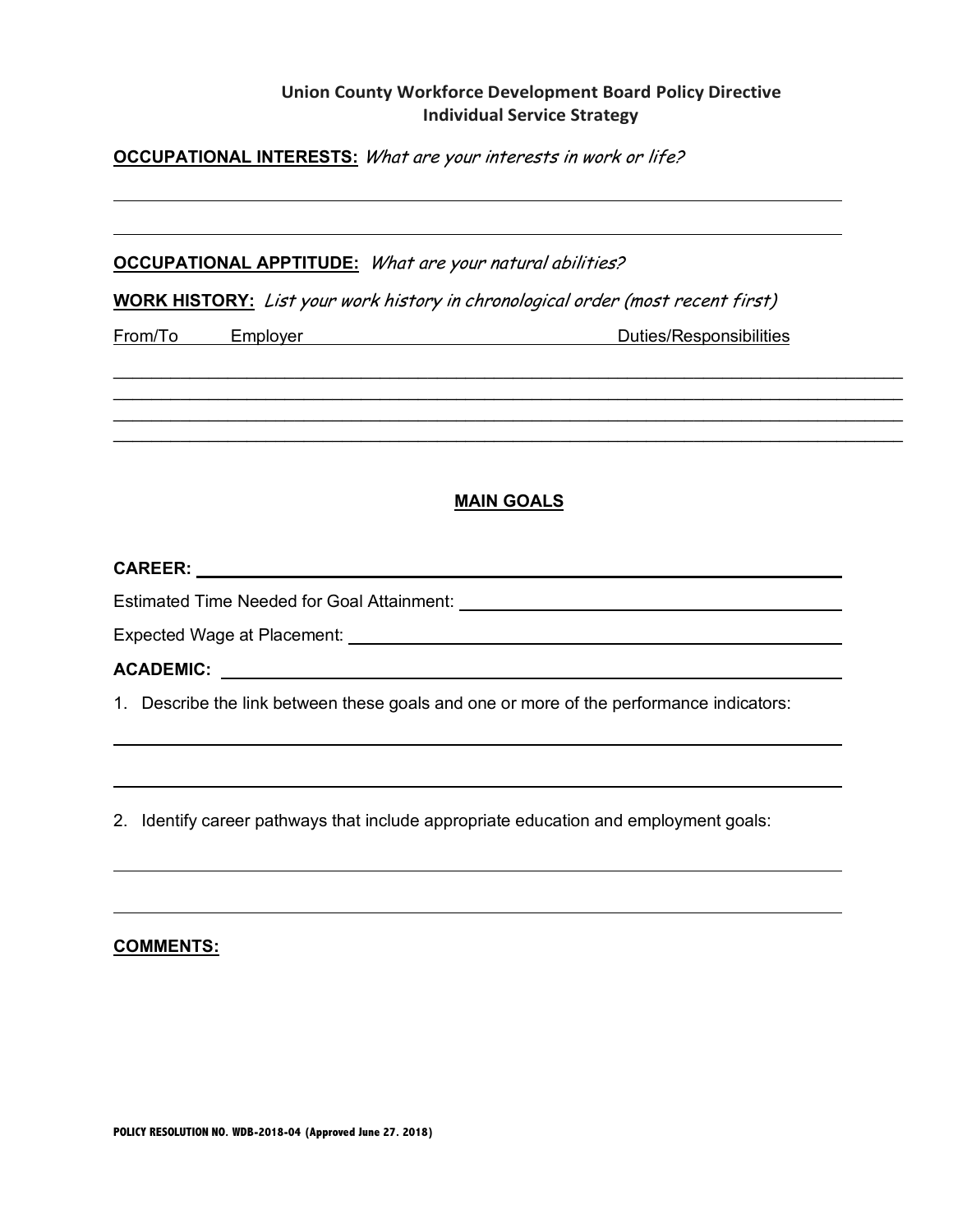- Ø **WIOA youth programs are not required to provide all 14 program elements but they must be made available to WIOA youth participants. Case managers have the discretion to determine which elements to provide to a participant based on the participant's assessment and individual service strategy.**
- Ø **The youth's ISS development must include providing at least one or more of the 14 following WIOA Youth Elements in order to help them meet their goals.**
- 1. Education offered concurrently with and in the same context as workforce preparation activities and training for a specific occupation or occupational cluster;
- 2. Financial literacy education;
- 3. Entrepreneurial skills training;
- 4. Services that provide labor market and employment information about in-demand industry sectors or occupations available in the local area, such as career awareness, career counseling, and career exploration services; and
- 5. Activities that help youth prepare for and transition to post-secondary education and training.
- 6. Dropout prevention (and recovery) strategies that must be evidence-based and to make clear that the completion of secondary school can be accomplished by attainment of a secondary school diploma or its recognized equivalent, including a certificate of attendance or similar document for individuals with disabilities;
- 7. Paid/unpaid work experiences that have academic and occupational education as an element. Summer youth employment programs, paid/unpaid internships, and pre-apprenticeship programs and On-the-Job (OJT) training opportunities are included in this category;
- 8. Occupational skill training with priority consideration for training programs that lead to recognized postsecondary credentials and are aligned with in-demand industry sectors or occupations if the programs meet WIOA's quality criteria;
- 9. Adult mentoring that must last at least 12 months **NOTE:** 1) adult mentoring is not a required element, however providing adult mentoring is encouraged; 2) case managers **may not** act as adult mentors for youth they serve.
- 10. Comprehensive guidance and counseling;
- 11. Leadership development activities;
- 12. Tutoring, study skills training and instruction leading to secondary school completion, including dropout prevention;
- 13. Alternative school offerings;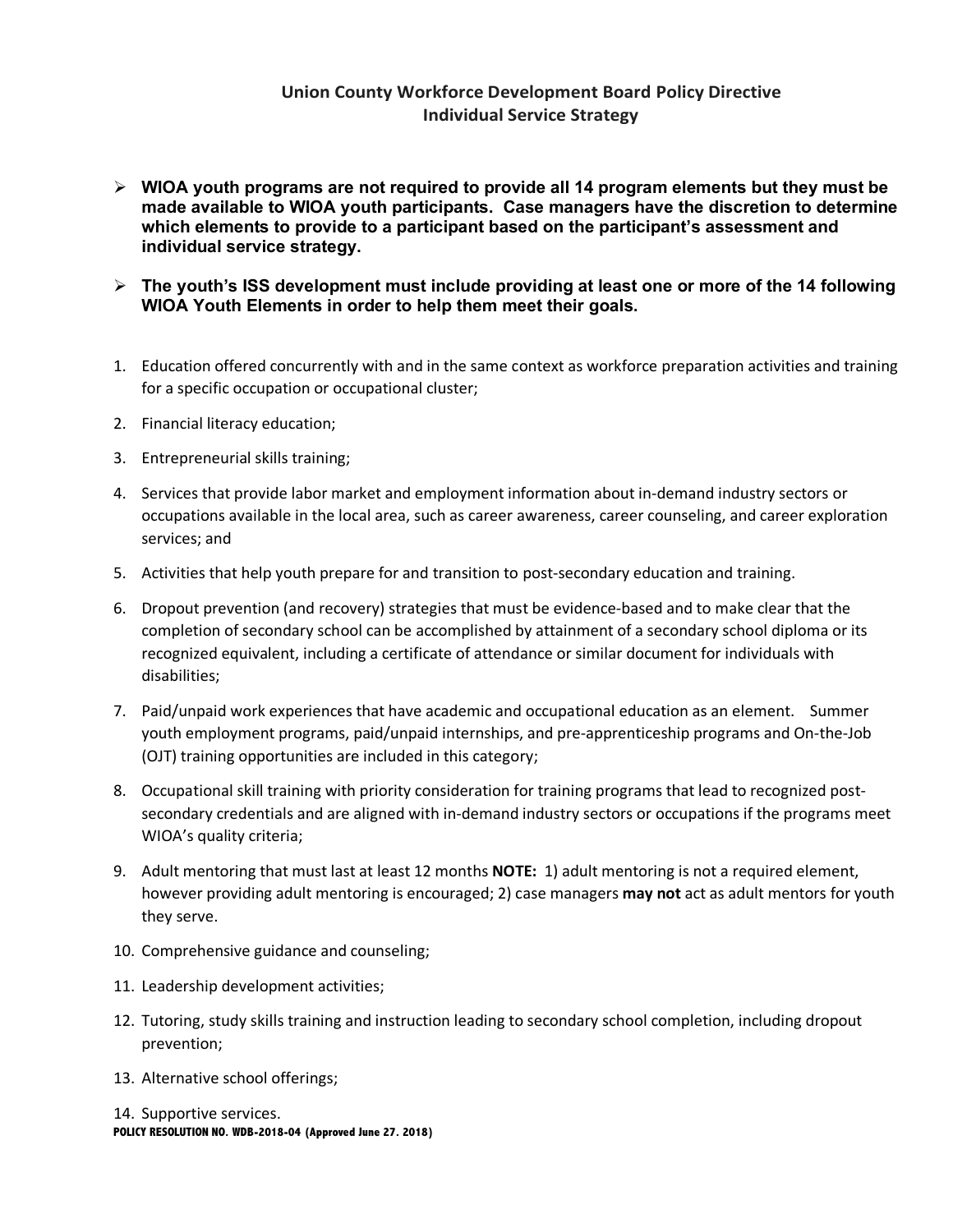Ø **All program elements provided to the participant must be tracked on the Employment Plan.**

**ACTIVITIES AND SERVICES NEEDED TO ACHIEVE CAREER OR ACADEMIC GOAL**

**(Print additional copies needed)**

| <b>SHORT OR LONG TERM</b><br><b>OBJECTIVE</b> | <b>WIOA PROGRAM</b><br><b>ELEMENT</b> | <b>TIMELINE</b><br><b>START &amp; END</b><br><b>END DATES</b> | <b>AGENCY/ORGANIZATION</b><br><b>PROVIDING ACTIVITY</b> | <b>OUTCOME</b><br>and<br><b>ATTAINMENT</b><br><b>DATE</b> |
|-----------------------------------------------|---------------------------------------|---------------------------------------------------------------|---------------------------------------------------------|-----------------------------------------------------------|
|                                               |                                       |                                                               |                                                         |                                                           |
|                                               |                                       |                                                               |                                                         |                                                           |
|                                               |                                       |                                                               |                                                         |                                                           |
|                                               |                                       |                                                               |                                                         |                                                           |
|                                               |                                       |                                                               |                                                         |                                                           |
|                                               |                                       |                                                               |                                                         |                                                           |
|                                               |                                       |                                                               |                                                         |                                                           |
|                                               |                                       |                                                               |                                                         |                                                           |
|                                               |                                       |                                                               |                                                         |                                                           |
|                                               |                                       |                                                               |                                                         |                                                           |
|                                               |                                       |                                                               |                                                         |                                                           |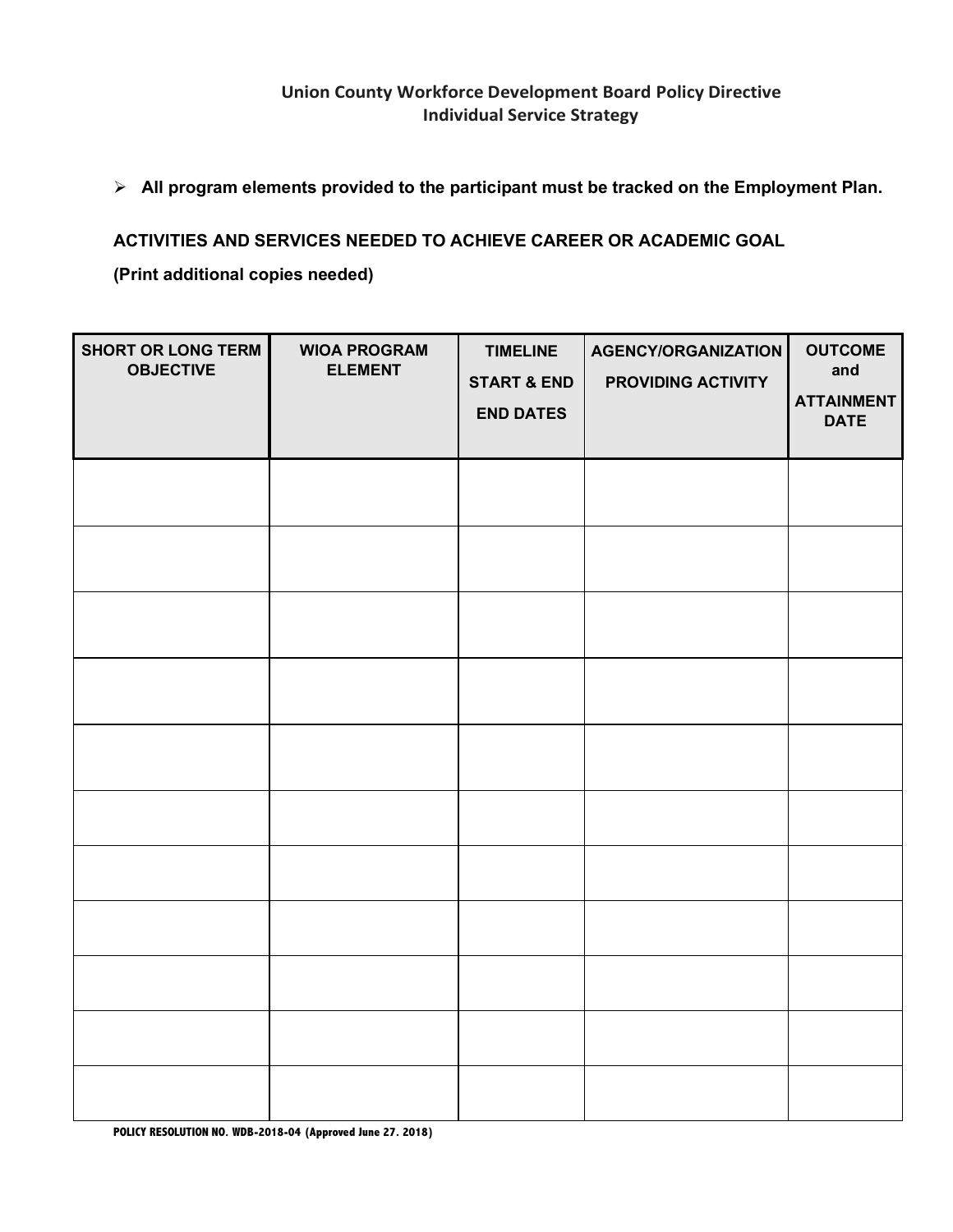### **WIOA PARTICIPANT AGREEMENT INDIVIDUAL SERVICE STRATEGY**

- 1. I recognize that I will be responsible for paying back loans if my plan requires me to go into debt for training. (e.g. student loan).
- 2. I have read and understand the information presented concerning my chosen career and the demand for it in this community.
- 3. I understand the WIOA-funded services are not guaranteed. This is not an entitlement program and I do not have legal rights to access the services or automatic access to the resources or services identified.
- 4. I understand that I may be required to return any tools or equipment provided to me by this program in the event that I do not successfully complete my training or meet my employment goal.
- 5. I have helped create this Individual Service Strategy and I intend to participate and succeed in all of the activities we have planned. If I have problems, I will ask for help. If I want to change any parts of the plan, including my Career or Academic Goals, I will tell my case manager and together we can make changes.
- 6. It has been explained to me, and I agree, that the ultimate goal of my participation is:
	- a) Complete secondary school and obtain my diploma or equivalent; and
	- b) Enrollment in post-secondary education placement; or
	- c) Placement in unsubsidized employment, leading to my self-sufficiency.
- 7. I understand it is my responsibility to work toward the ultimate goal. I understand that failure to participate or meet the conditions of this agreement could result in termination from the program.
- 8. I understand that a case manager I may receive follow-up services for a **minimum** of **12 months** after I am exited from the program; and
- 9. I understand that my case manager will contact me each quarter for one year look track my employment and post-secondary progress.

Signature of the Participant **Date** Date of the Participant Date Date of the Participant Date of the Date of the Date of the Date of the Date of the Date of the Date of the Date of the Date of the Date of the Date of the D

Signature of the Case Manager **Date of the Case Manager** Date of the Case Manager **Date** 

*WIOA is an equal opportunity program. Auxiliary aids and services are available upon request to individuals with disabilities. If you believe that you have been treated unfairly during your participation you may file a grievance for up to one year after the alleged occurrence. You will have an opportunity for an informal resolution and/or a hearing within 60 days of filing the grievance. You may file a grievance directly with the service provider, the Union County Workforce Development Board or with the NJ Department of Labor, Grievance Officer. The service provider will assist you with filing the grievance if requested.*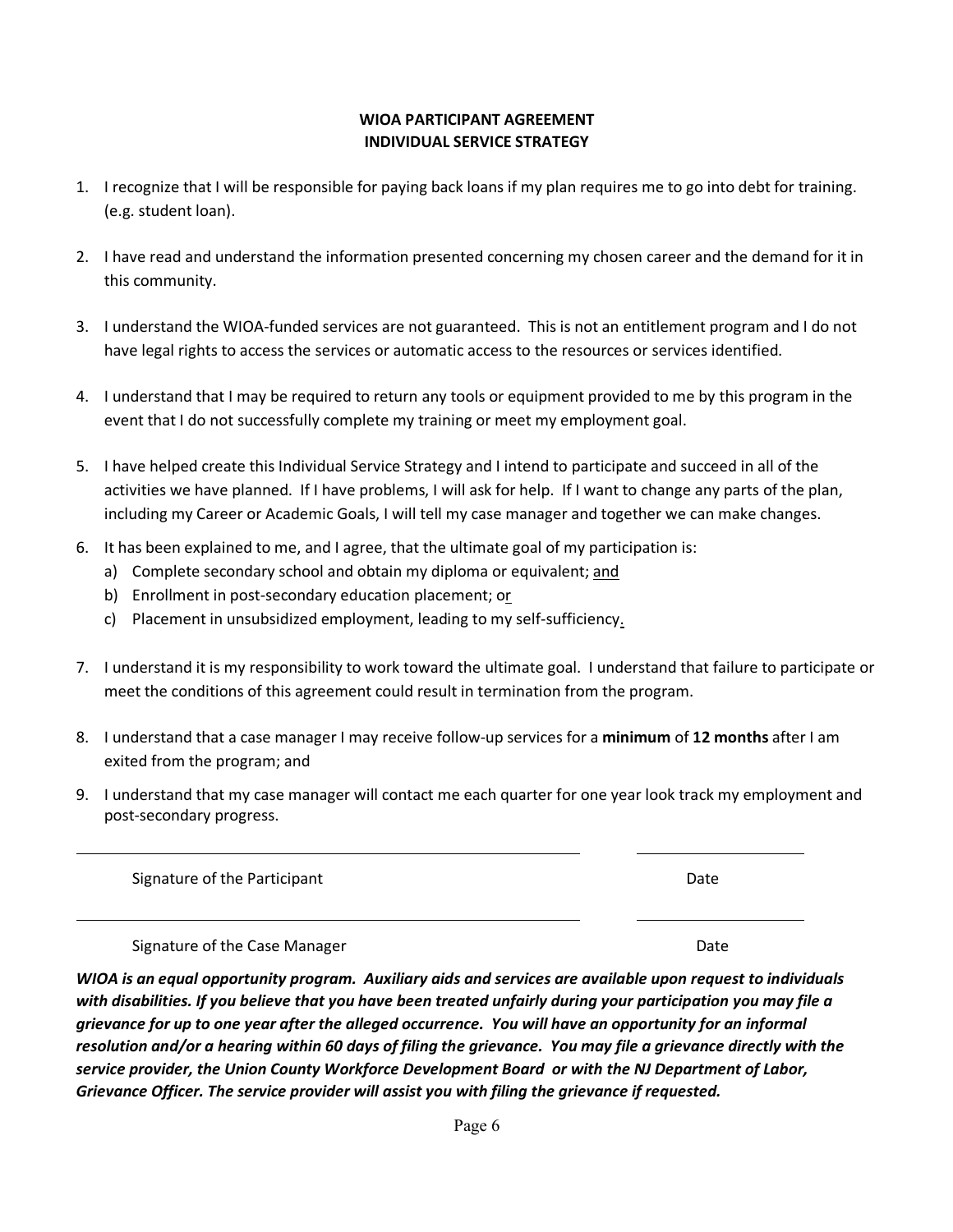Distribution: Copy to participant / Original (attached to ISS) to participant file

#### **BASIC SKILLS ASSESSMENT (TABE) AGREEMENT**

### *OUT-OF-SCHOOL YOUTH ONLY*

#### **TABE PRE-TEST**

- 1. I understand that as a WIOA youth participant I am required to take a TABE test within **ten days** of enrollment in the WIOA youth program.
- 2. I understand that the test may take anywhere from 1 to 4 hours.
- 3. I understand that I will not receive any services until I have taken the test.

### **TABE POST-TEST**

- 1. I understand that I may be required to take a post-test during my participation in the WIOA youth program or when exiting the program.
- 2. I understand and agree to make arrangements with my case manager in setting up a date and time to take the TABE post-test.
- 3. I understand that I may not receive any further services if I am required to post-test but do not make arrangements to post-test within the required timeline.

Signature of the Participant Date of the Participant Date of the Participant Date of the Participant Date of the Date of the Date of the Date of the Date of the Date of the Date of the Date of the Date of the Date of the D

Signature of the Case Manager **Date** Date **Date**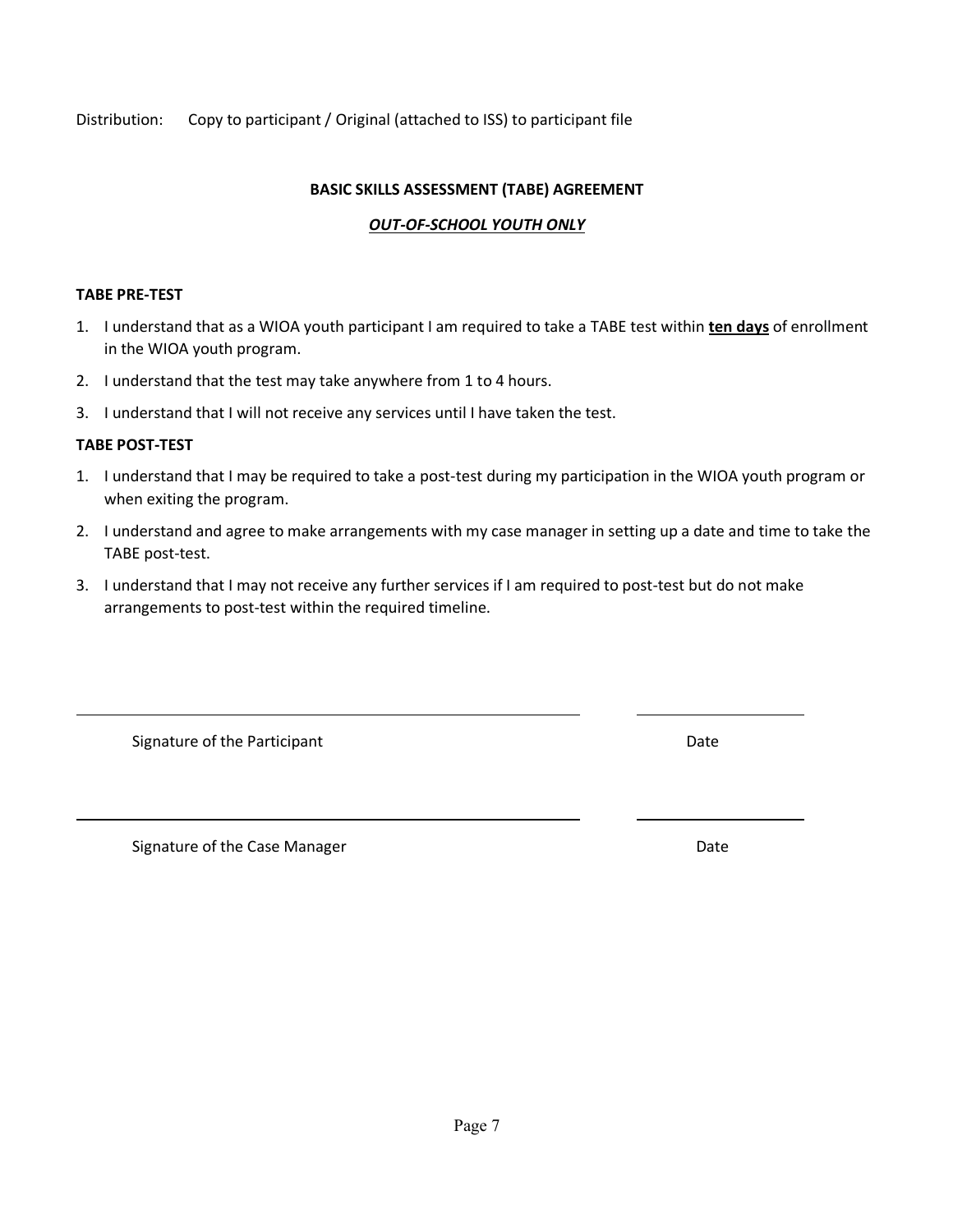### **INDIVIDUAL SERVICE STRATEGY (ISS)**

### INSTRUCTIONS FOR COMPLETION

Enter the individual's name and date (mm/dd/yy) before you begin filling in any items on the form.

The ISS is designed to provide an objective assessment of the youth participant and include a review of the academic and occupational skill level and the service neds of the youth.

Case managers must review the ISS with each participant every **90 days,** at a minimum, to review progress and make adjustments as necessary.

### **PAGE 1: OBJECTIVE ASSESSMENT RESULTS:**

**Academic:** Assess the youth's academic status and skills level. The Basic Skills Grade Equivalent must be entered on the ISS but may be at a later time after the TABE has been administered.

**Personal and Basic Resource Needs:** Check all areas that apply to the youth's current needs.

**Interests/Aptitudes:** Assess the participant's skill levels, aptitudes and abilities. Record the specific items that need to be addressed as a result of any basic skills diagnostic testing, specialized assessments, in-depth interviewing or evaluation that constitute employment or participation barriers to the success of the participant in reaching his/her initial employment goal.

**Work History:** Enter the individual's work history in chronological order from the present backward. If the individual has had no readily identifiable employment, enter any information you consider relevant.

# **PAGE 2: GOALS**

**CAREER GOAL:** Work with the youth in helping him/her identify an age-appropriate career goal. Goals may change as a youth ages and interests broaden as a result of participation in WIOA activities. Changes to the initial goal described on the ISS would be made in the Employment Plan.

**ACADEMIC GOAL:** Work with the youth to help him/her in determine their academic goals whether it's completing high school, obtaining a high school diploma or equivalent, or entering post-secondary.

- There must be a link between goals and one or more of the performance indicators; and
- Career pathways that include appropriate education and employment goals:

# **Activities and Services Needed to Achieve Career Goal**

Identify initial Objectives, WIOA Youth Element, Timeline (Estimated), Referrals, and Outcome/Attainment Dates on the ISS. The "target" dates are to be used as a tool and should not be confused with the need to record actual start and end dates (training start and end dates for example).

# **PAGE 3: WIOA PARTICIPANT AGREEMENT SIGNATURE PAGE:**

- Review the participant's responsibilities with him/her; and
- Case manager and participant sign and date the agreement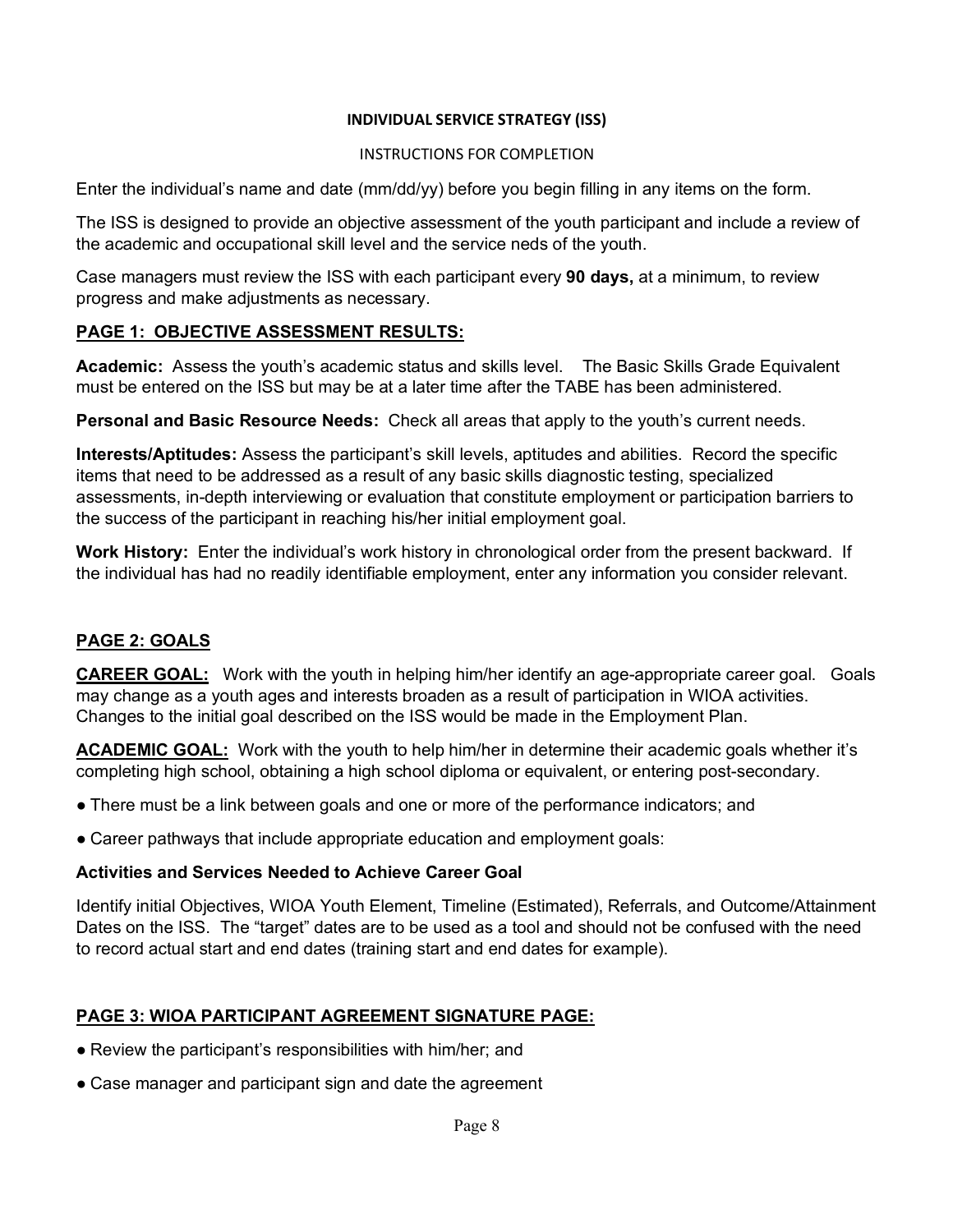# **PAGE 4: BASIC SKILLS ASSESSMENT (TABE) AGREEMENT SIGNATURE PAGE:**

This is for out-of-school youth only and does not apply to youth in middle or high school or postsecondary education.

- Review the participant's responsibilities with the him/her; and
- Case manager and participant sign and date the agreement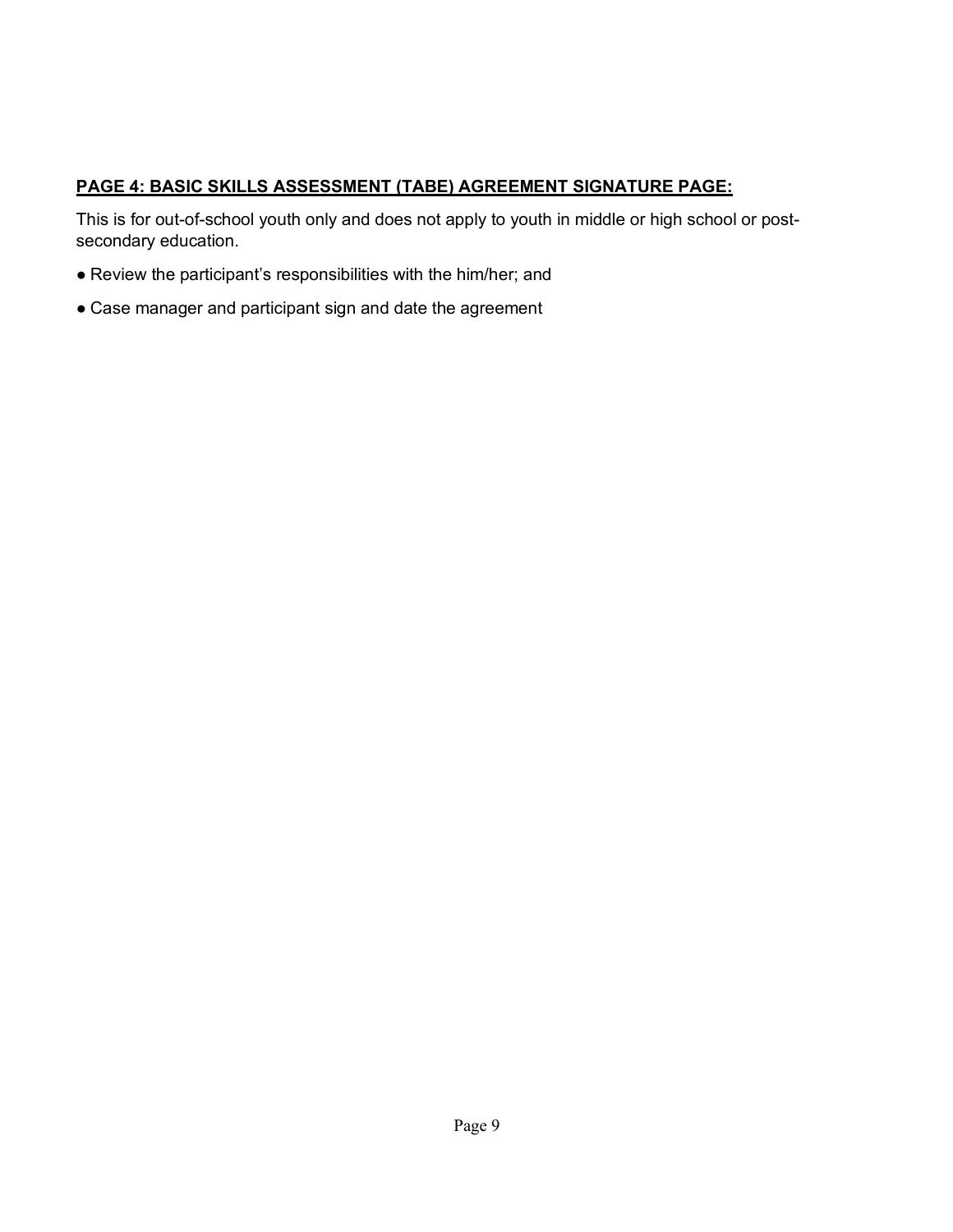# ISS / EDP Training Resources

# ASSESSMENT AND PLANNING

# I. INITIAL ASSESSMENT

Initial assessment is part of the overall intake process and includes the initial determination of each individual's employability, aptitudes, abilities and interests through interview, testing and counseling. All participants must have an initial assessment completed to evaluate basic skills, experience, and the appropriateness for service and ability to benefit from the Workforce Innovation and Opportunity Act.

When the initial assessment indicates that Individualized Career Services are appropriate, an Individual Employment Plan (IEP) is then completed for adults and dislocated workers.

Regarding youth, if an initial assessment indicates that additional services should be provided, an Individual Service Strategy (ISS) will be developed.

# II. COMPREHENSIVE ASSESSMENT GUIDELINES

Individual Employment Plan or Individual Service Strategy

A complete assessment is an independent, comprehensive evaluation of an individual, designed to identify information vital to the development of a service strategy and to set goals and objectives which culminate in gainful employment.

The IEP/ISS should be revisited on a regular basis and amended, as appropriate, when additional needs are identified or goals are achieved. Assessment is a holistic, ongoing process and should not be viewed as a one-time event. It should include a full array of options for the participant from which program staff, together with the participant, makes informed decisions and select the appropriate services, which will best enable the participant to seek and retain long-term self-sufficient employment.

- 1. Assessment means an examination of the capabilities, needs and vocational potential of an applicant or participant.
- 2. An initial assessment indicates that additional services are appropriate and triggers the completion of an Individual Employment Plan (IEP) or Individual Service Strategy (ISS) and registration in WIOA Title I programs.
- 3. A comprehensive assessment is completed upon enrollment in the WIOA program. The comprehensive assessment provides specific information for the development of the IEP/ISS.
- 4. WIOA service providers must use the assessment tools provided when working with their participants in the comprehensive assessment process. Through the use of these tools, the participant will create a customized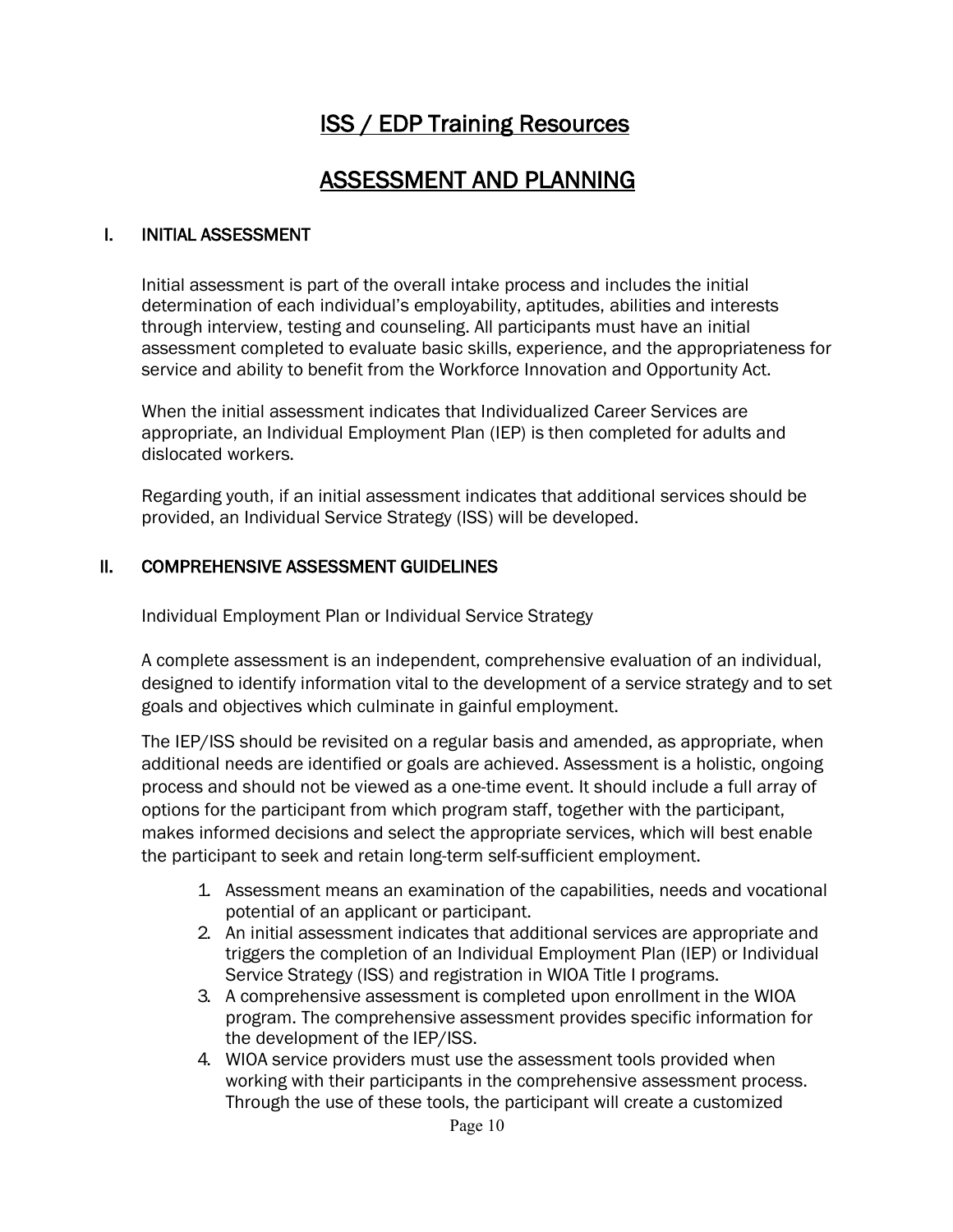portfolio which will guide their career planning and be accessible to partner

5. program operators such as Adult Basic Education and Vocational Rehabilitation in the event the participant needs to be referred to these partners for services.

# Example

If an individual has been successfully participating in a training program and you will assist them in completing the training; or they have prior training and experience in an occupation, but just need an additional certification or help with license renewal then they may only need a Resume Builder tool to assist in their job search.

Developing the Individual Employment Plan or the Individual Service Strategy The assessment of the participant should be client-centered and provide for a diagnostic evaluation of a participant's employment barriers, taking into account the participant's family situation, work history, education, occupational skills, interests, aptitudes, attitudes towards work, motivation, behavior patterns affecting employment potential, financial resources and needs, supportive service needs, and personal employment information as it relates to the local labor market. The name(s) of the assessor, name(s) of participants being assessed and assessment results need to be identified on the IEP/ISS.

# Assessments by Other Programs

Initial assessments such as interest inventories, career assessment and similar assessments (other than basic skills assessments) conducted by other human service programs or educational institutions within the last six months may be used where appropriate, rather than requiring the participant to undergo additional, duplicative assessments, which may disrupt and discourage further participation. However, the service provider should evaluate the information provided and complete updated assessments if needed for effective WIOA program planning and update the ISS/IEP appropriately

# III. BASIC SKILLS ASSESSMENT GUIDELINES

All Adult and Dislocated Worker participants, with the exception of those individuals that can provide other acceptable documentations (see exception below), must be assessed for basic skills deficiencies (reading and math) using the Test for Adult Basic Education (TABE) Standardized Test as part of their initial assessment. The TABE is not required for enrollment and should be administered within a reasonable time following enrollment based upon the participant's plan.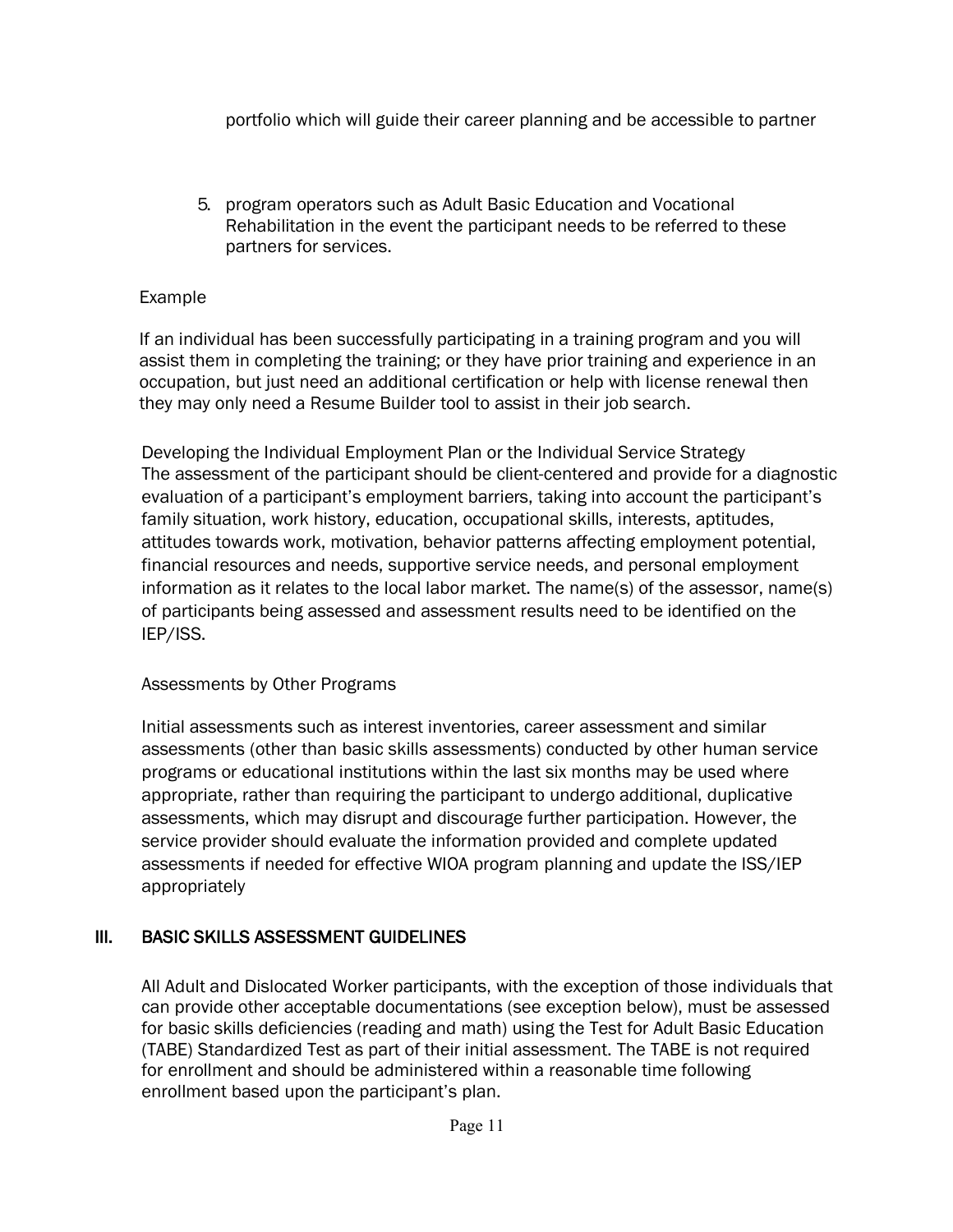A copy of the TABE scoring sheet indicating grade level skill must be maintained in each participant file. The results (reading/math) need to be quantifiable through grade equivalency scores or raw score from criterion-referenced assessment tools (TABE) and entered in electronic and customer portfolio. Plans to address basic skills deficiencies for those that tested at or below the eighth grade (8.9) must be documented in the IEP for adults or dislocated workers.

Literacy and numeracy gains are not performance measures for these programs; however poor math and/or reading skills could be a factor in the participant's education and employment goals. Deficiencies should be addressed in the Individual Employment Plan and discussed with the participant to provide them the opportunity to determine how they want to address the deficiencies and explore options for improvement.

Post-testing is not a requirement for adults and dislocated workers. However, if it's determined that the participant should be post-tested this should only occur if the participant has gone through remediation or tutoring to determine whether or not they've raised their basic skills.

Individuals may be post-tested several times as appropriate while they are enrolled in the program. How often depends on a plan developed by the case manager and the participant. Please apply the 30 to 60 days intervals (depending up test scores) between post-testing.

1. Acceptable TABE alternatives must have documentation placed in the participant's file and be documented in case notes.

# Acceptable Documentation:

- i. High school equivalency diploma attained within the last year;
- ii. Degree or certificate from college, university or technical school;
- iii. Collateral contacts with school/college which include the name and results of the assessment;
- iv. Copy of post-secondary grades sufficient to demonstrate the participant's basic skill proficiency; and
- v. College Placement Tests taken within the last year
- vi. Accuplacer may be used.
- 2. Examples of unacceptable alternatives for the TABE include:
	- i. High school diploma;
	- ii. Report cards;
	- iii. High school equivalency diploma obtained longer than one year ago;
	- iv. Teacher or school administration statements not citing specific assessments or test results; and
	- v. Tests that are not standardized.
	- vi. Other types of testing and assessments may be done for each client. Results may be used in the development of the Individual Employment Plan.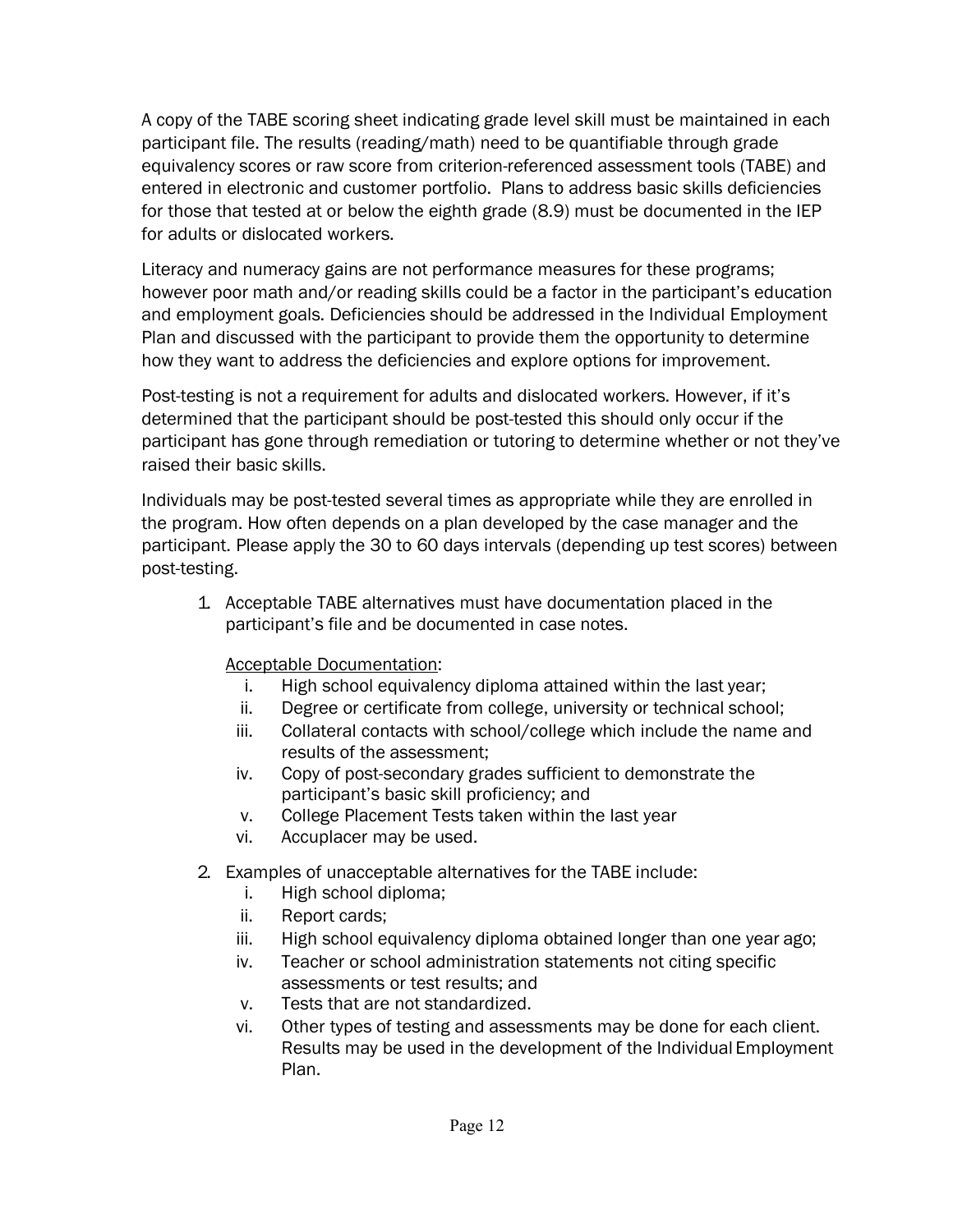# INDIVIDUAL EMPLOYMENT PLAN (IEP)

### I. Description

An Individual Employment Plan (IEP) is required for Adult and Dislocated Worker participants in WIOA Title IB Individualized Career and Training services. It is both a form and a continual process. The IEP is developed in partnership with the participant. The IEP identifies where the participant is, where the participant wants to be and the appropriate mix and sequence of services and support to reach a realistic employment goal. The development of the IEP and updates or revisions should be based upon the results of the comprehensive assessment process.

Initially the IEP shall be the basic instrument, which documents:

- 1. That participants have had an initial assessment;
- 2. The decisions made regarding the mix and combination of services for the participant, including referrals; and
- 3. Quarterly reviews to evaluate the progress of the participant in meeting planned objectives.

The IEP form shall include a description of:

- 1. Short and long-term goal(s) and objectives;
- 2. Appropriate, measurable achievement objectives to meet those goals;
- 3. Mix and sequence of services and other resources needed;
- 4. Organizations and/or individuals who will provide those services or resources; and
- 5. The twelve-months of supplemental follow-up contact with participants who have exited to unsubsidized employment for performance purposes; and 12 months of follow-up services which may be provided to participants who have entered unsubsidized employment to help them with employment retention, wage gains and their career progress. (The extent of the follow-up services provided may be based on the availability of funding)

A signed copy of the IEP (signed by program staff and participant) must be provided to the participant and the original attached to the Individual Employment Plan and maintained in the participant's file.

II. Goals and Objectives

Goals and objectives are the desired short and long-term program goals and outcomes and the steps established between program staff and the participant which, when reached, represent successful completion of that portion of the service plan. For each employment goal, there should be one or more interim objectives. These objectives should be achievable in manageable steps, enabling the client to attain success.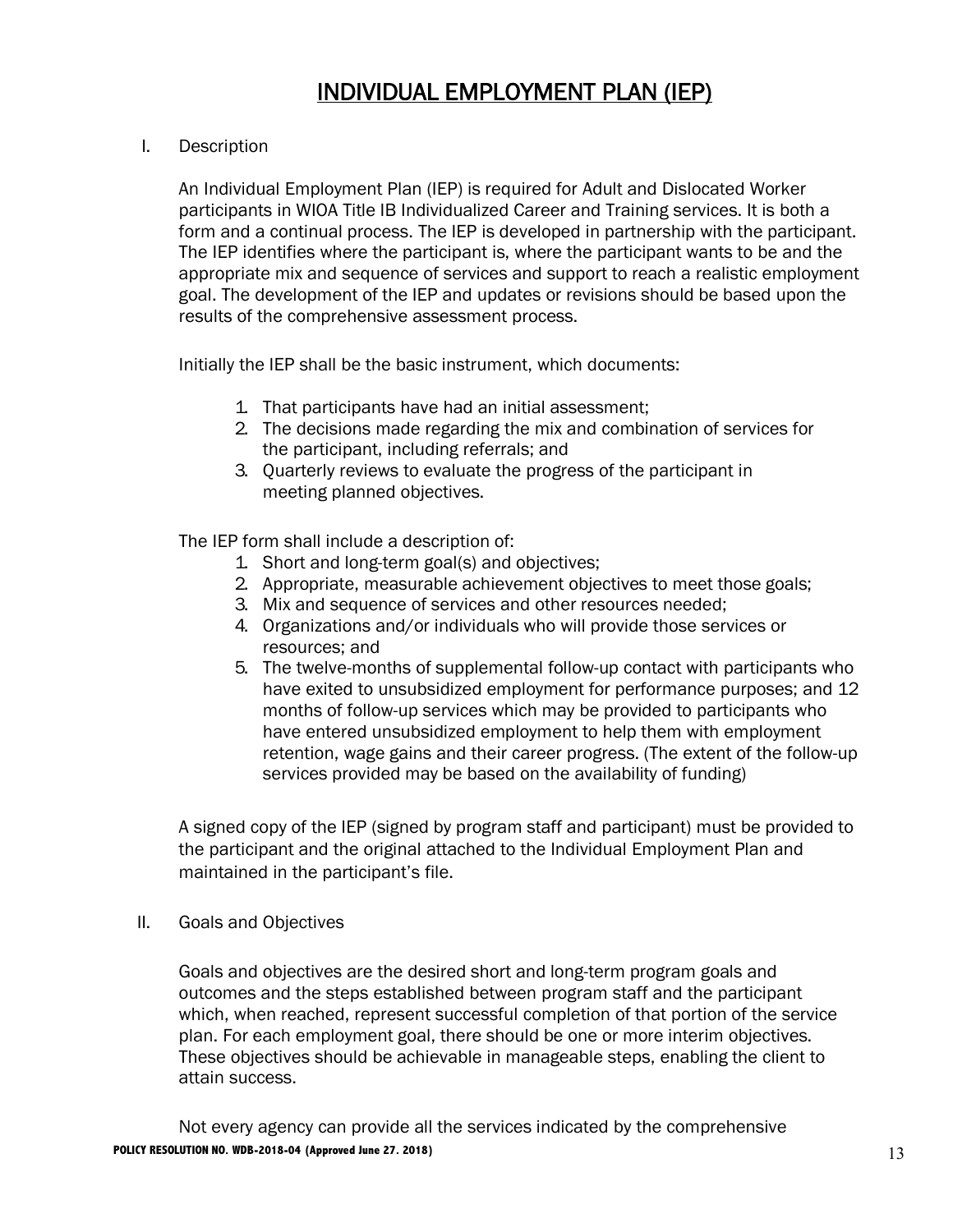assessment and noted in the IEP. There is the expectation that if the needed services exist and are accessible in a community the agency will make a reasonable, concerted effort to link participants with those services. However, it is recognized that enrollment in WIOA is neither an entitlement nor legal right to services, nor automatic access to limited resources. Therefore, it is expected that if needed services are not available, it shall be so documented on the IEP, and alternative plans shall be developed.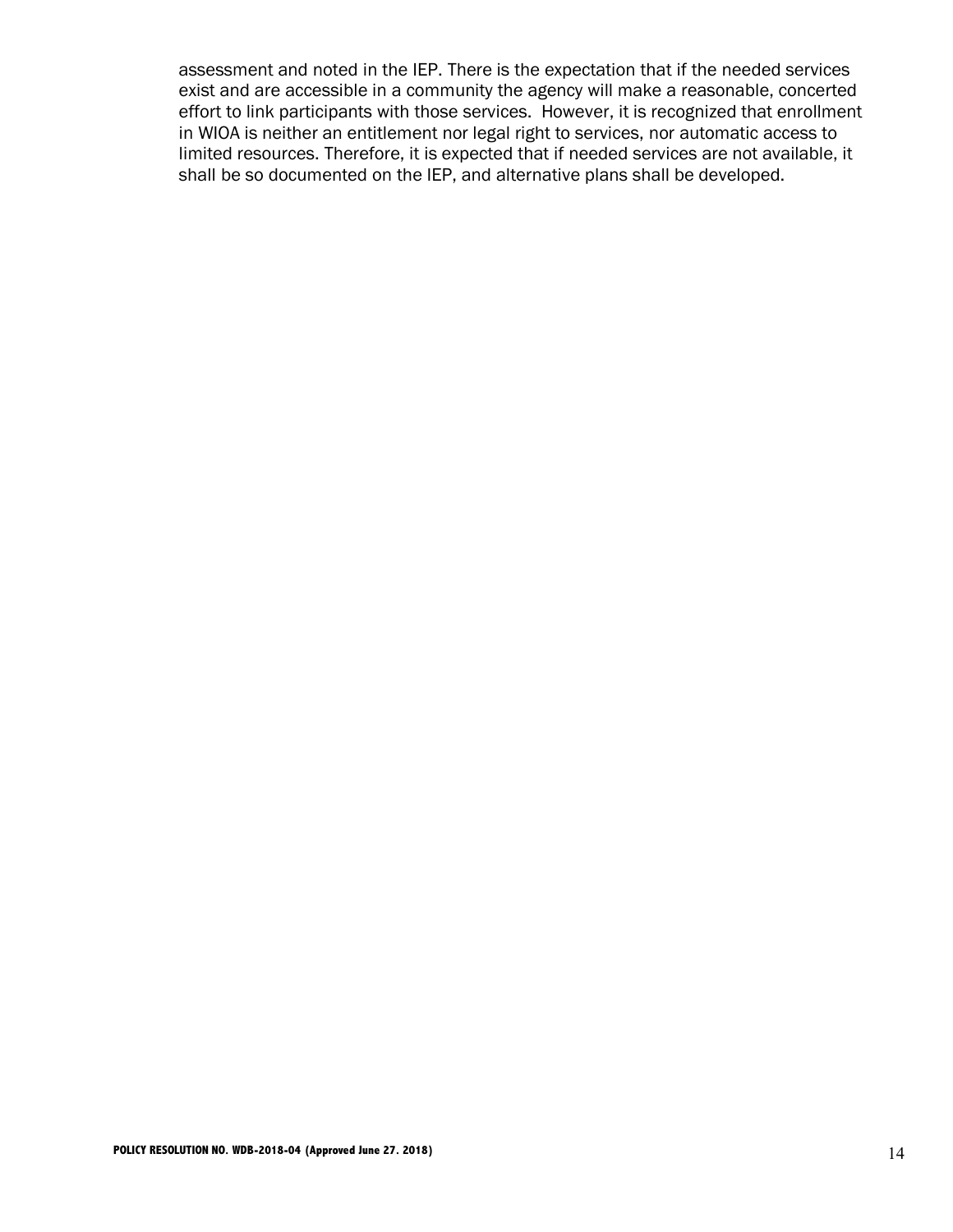# **ASSESSMENT REGULATION REFERENCES**

# **WIOA §129(c)(1)(A) & 134(b)(2)(A) 20 CFR §678.420 & §681.420**

This policy establishes an assessment process for individuals within the, Adult, Dislocated Worker, and Youth Program.

During the enrollment process in the applicable program, individuals must receive an assessment. Assessments are a holistic, ongoing process and should not be viewed as a one-time event. They provide valuable information that allows employment specialists to best guide an individual as they strive for their employment goal. The results of assessments must be explained to a job seeker and analyzed to provide guidance in determining action steps and services to be included in their employment plan.

One Stop Centers are required to provide direct linkage to one stop services provided in the One Stop system, it is the expectation that Wagner-Peyser employment specialists will provide Active Resource Coordination with other one stop partners. Appropriate one stop partners and services for an individual are determined through the assessment process and based off the participant's desire to work with the service agency. Active Resource Coordination is the first step in the development of a participant's Integrated Resource Team.

If information is identified through the assessment process that impact a participant's application, these edits should be emailed to the Labor Program Specialist.

### **INITIAL ASSESSMENT**

The initial assessment is completed through interviews to determine appropriate one stop services and coordinated referrals with partner agencies to assist an individual in achieving their employment goal. Initial assessment is part of the overall intake process and includes the initial determination of the following:

 Basic skills Identification of strengths Identification of workplace skills Career interests Work values Identification of prior work history Family situation Service needs

When an Initial Assessment is completed, staff should enter the Initial Assessment service and a case note describing the assessment results.

### **OBJECTIVE ASSESSMENT**

The results from an Objective Assessment assists in the development of a Title I participant's employment plan.

**POLICY RESOLUTION NO. WDB-2018-04 (Approved June 27. 2018)** 15 Formal assessment results within the last six months, that the participant may have or a partner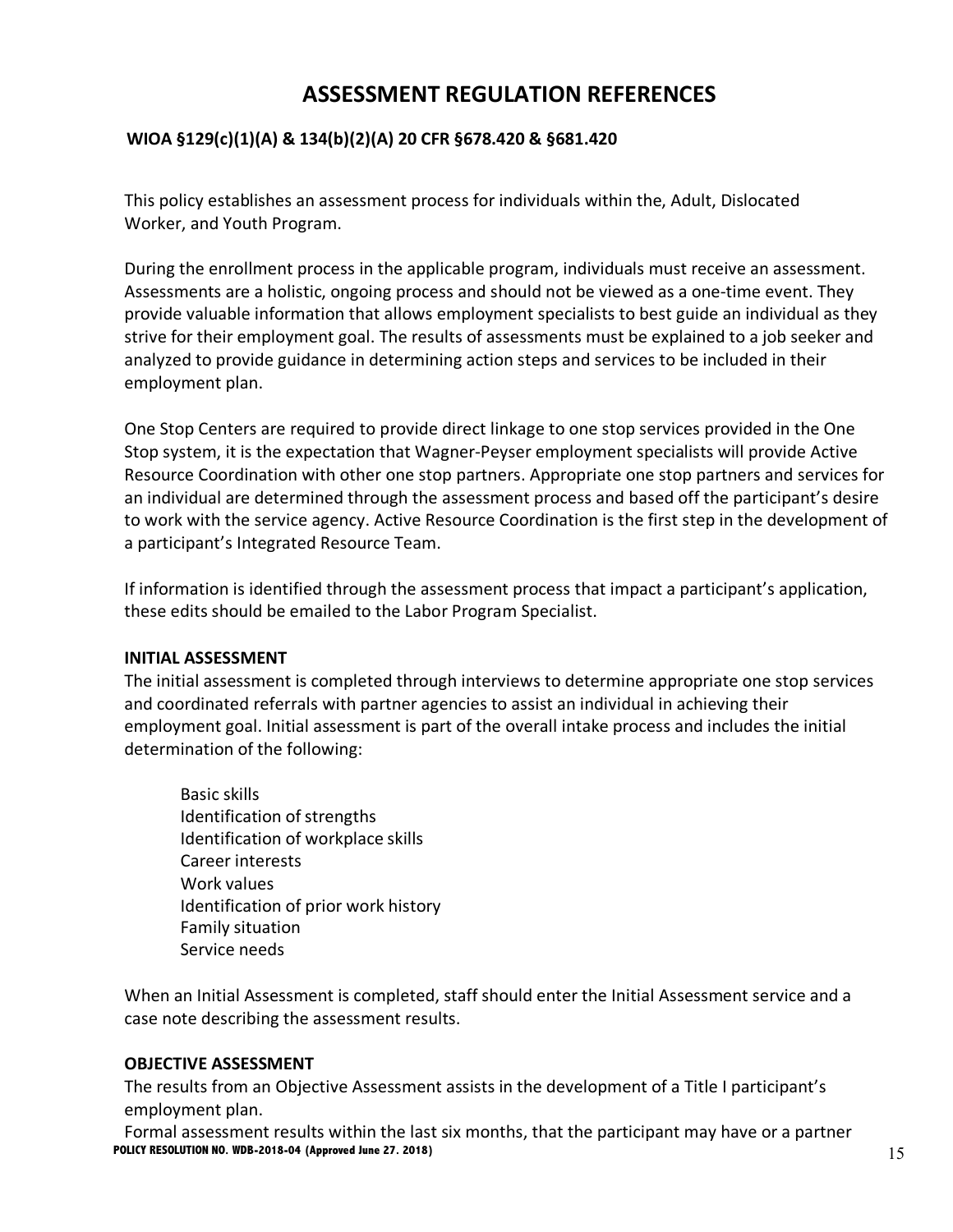agency provides, are acceptable to use in place of formal Objective Assessments.

**Youth –** An objective assessment must be completed during the youth enrollment process prior to a youth becoming a participant.

**Adult/DW/ –** Objective assessment is identified as an individualized career service. This should be completed within 60 days of eligibility determination.

The Objective Assessment shall include a review of the following.

 Basic skills Identification of strengths Identification of workplace skills Career interests Work values Identification of prior work history Family situation Service needs

Encouraged Assessments:

 Digital Literacy Financial situation Reality check

# **Job Exploration Counseling**

Job Exploration Counseling, or Career counseling can include a wide variety of professional activities which help individuals with career-related issues. Career counselors work with youth seeking to explore career options, experienced professionals contemplating a career change, parents who want to return to the world of work after taking time to raise their child, or people seeking employment. Career counseling is also offered in various settings, including in groups and individually, in person or virtually<sup>1</sup>.

Discussion or counseling of job exploring options are intended to foster motivation, consideration of opportunities and informed decision-making. Specific to youth, real-world activities ensure that students recognize the relevance of a high school and post-school education to their futures, both in college and/or the workplace. Job exploration counseling activities can be done in conjunction with private, for-profit, public or nonprofit businesses in your community and/or through web-based resources<sup>2</sup>.

Job Exploration Counseling may include discussion or information on:

- The student's vocational interest inventory results
- The labor market
- In-demand industries and occupations,
- Non-traditional employment options,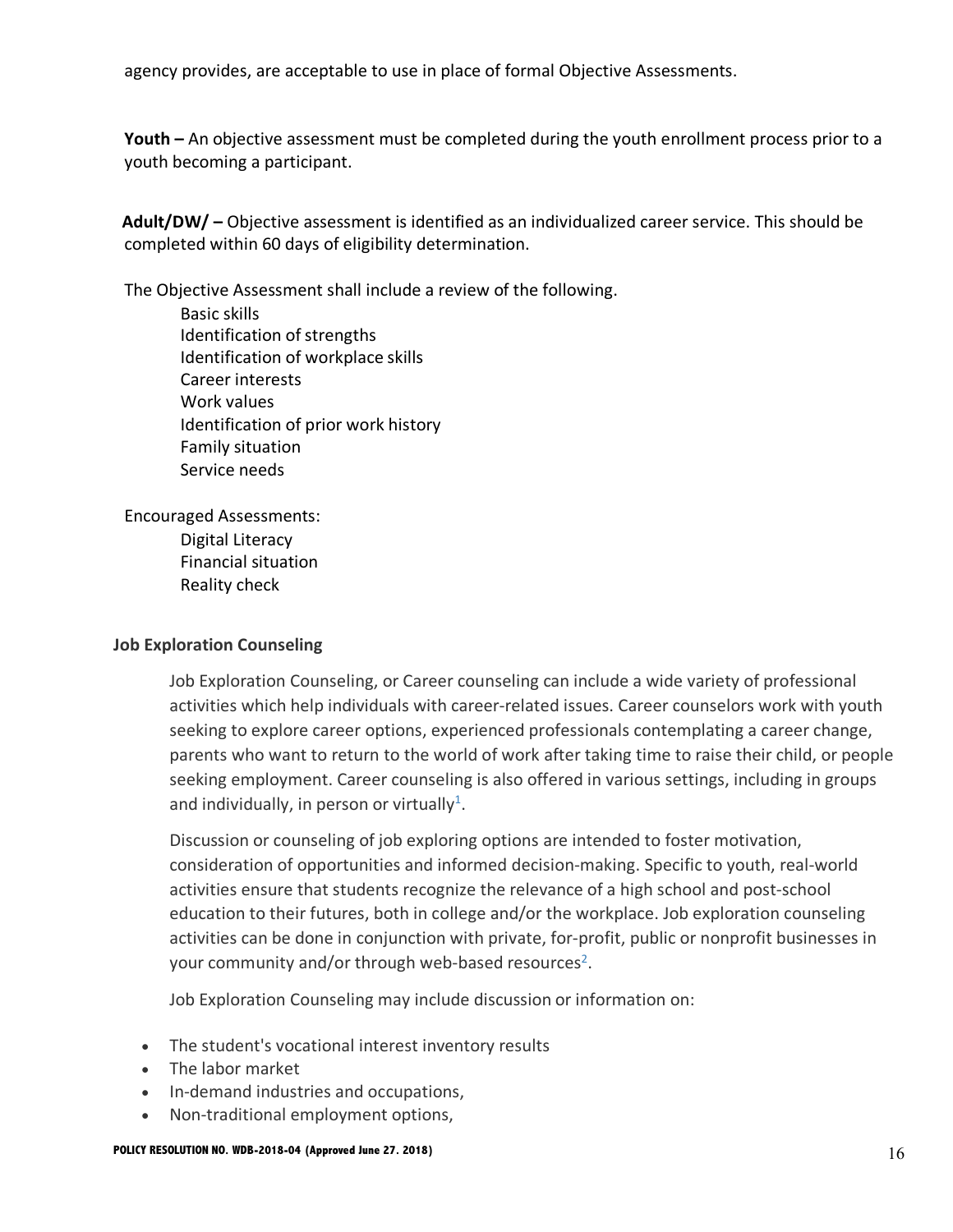- Administration of vocational interest inventories, and
- Identification of career pathways of interest to the students.

Students may be participating in a number of pre-employment transition services or transition services through VR or Education. Discussion or counseling on the results of some of these activities can help to identify viable career options or solidify careers that a student will want to explore further.

### **Other Job Exploration Activities, may include:**

- Career Awareness
- Career Speakers
- Career Student Organization
- o **Career Awareness**

In the Career Awareness phase of career development planning, is to understand how personal work related values applies to opportunities through the world of work. Developing your career awareness means gaining knowledge of career paths and job opportunities and the skills and qualifications necessary to be successful in these positions.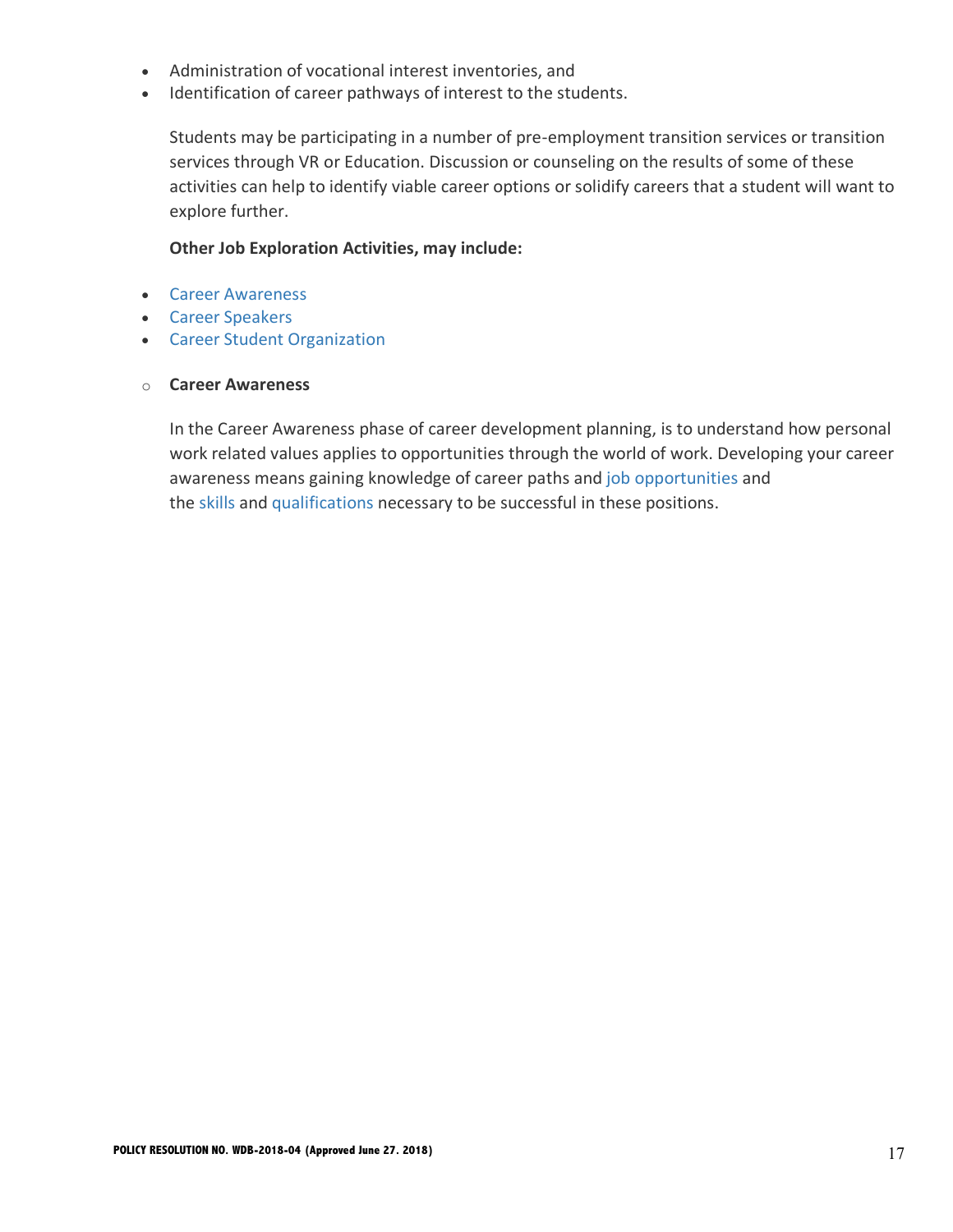# OVERVIEW OF TYPES OF ASSESSMENT

- I. What is Assessment?
- II. Types of Assessment
	- A. Informal Assessment
	- B. Formal Assessment
- III. Assessment Interpretation
	- A. Delivery of the Results
		- B. Follow-Up

### **I. WHAT IS ASSESSMENT?**

Assessment is a process to assist case managers and their customers in identifying strengths, transferable skills, interests, work values, and personal priorities as they relate to employment. Assessment is part of the process leading to self-awareness and relies on the active participation of the customer. It is *NOT* something that a case manager does *TO* the customer, or *FOR* the customer, rather an activity in which the case manager functions as a facilitator; helping the customer analyze data and information that will be used in a goal-setting process.

A case manager assists the customer in collecting and analyzing information to determine the best mix of services necessary to obtain employment. Information areas may include a customer's needs, strengths, support systems, education, job skills, interests and career goals. This information may be gathered informally via customer interviews or observations, or formally via assessment tools.

The Workforce Investment Act (WIA) requires case managers to conduct an *employability assessment* and to develop an *individual employment plan* for all customers enrolled into the WIA program. This is part of the larger eligibility process case managers go through when determining how to best serve customers in the WIA program. This guide provides a foundation of the assessment process and guidance on how to develop an employment plan for customers.

### **II. TYPES OF ASSESSMENT**

# **A. Informal Assessment**

Informal assessment is the most common method used by case managers to assess a customer's needs. Informal assessments provide the case manager with information about the customer's current interests, attitudes, aptitudes and personal beliefs – all of which have bearing on employability. When coupled with data collected through formal assessments, a customer career profile begins to emerge. There are a variety of informal assessment tools and options such as:

**Interviewing** - Personal interviews, which involve face-to-face interaction between the case manager and customer, can provide in-depth information not easily obtained through other methods. Since personal interviews don't typically follow a predetermined set of questions, different information is often gathered with each interview. Because responses to questions posed in the interview cannot always be recorded while the interview is in progress, care should be taken to note complete responses immediately after the interview is over. The 6-S interview is a helpful case management tool for keeping assessment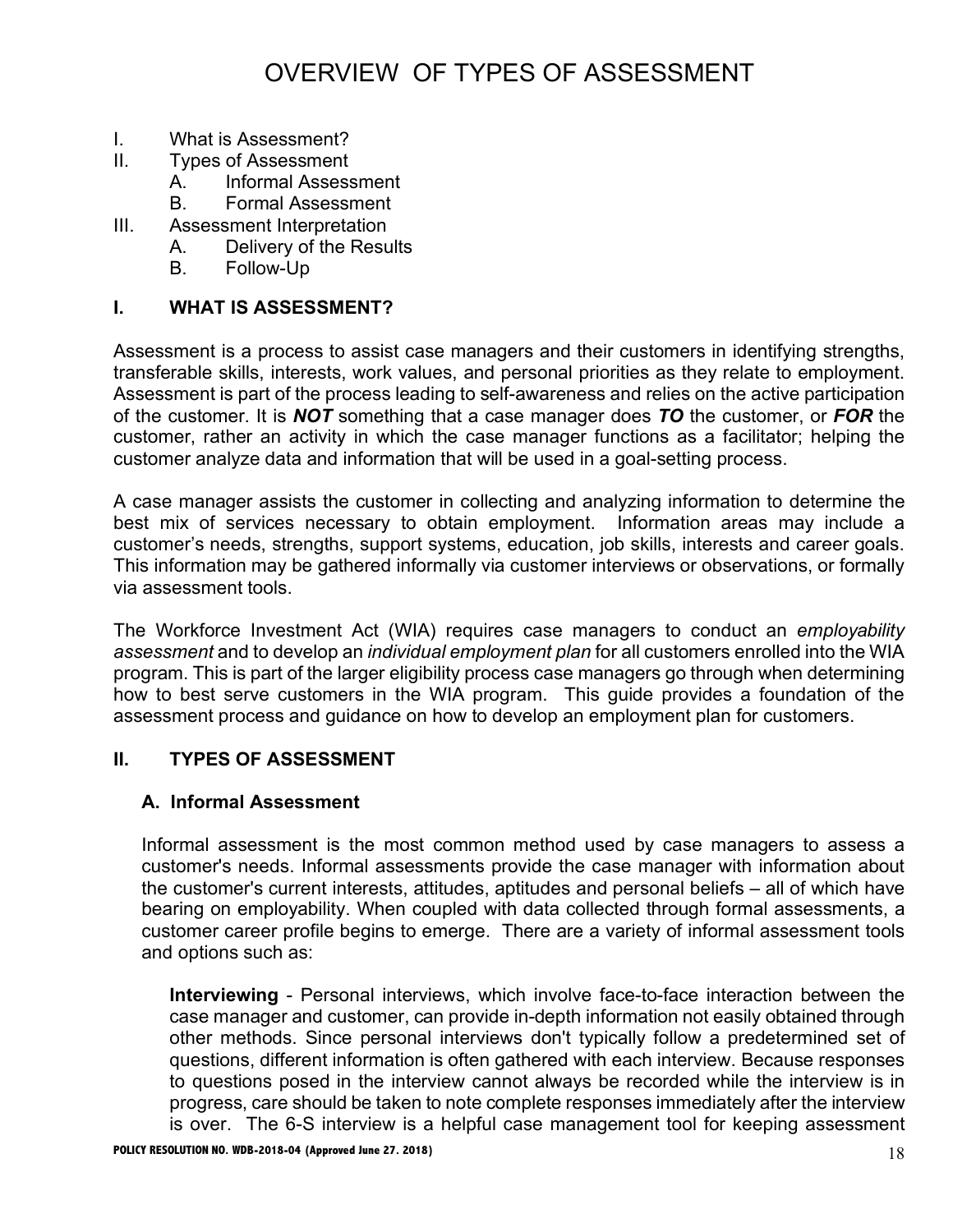interviews better structured and directed towards gathering information most pertinent to the goals of the WIA program. The case manager requests information from the customer in six basic areas:

- **1. Self** How does the customer see themselves? How important is work in their life? Does the customer work only for a paycheck or do they identify themselves with their work? What else is important: family, religion, community or leisure activities? How do they feel about change emotionally, practically, intellectually? Do they believe they can navigate change effectively? Do they have self-defeating habits or attitudes? Are they willing to change those habits/attitudes? What else might the case manager want to know about the customer?
- **2. Situation** What caused the customer's current situation? Whom do they hold responsible? What impact did this have on other plans? Is it temporary or permanent? What other stresses did they already have in their lives? Have they dealt with other transitions or problems in their lives? Did they deal successfully with those situations? Can they find some positive aspects to this situation?
- **3. Support**  What kinds of help/support systems does the customer have? Family? Friends? Are these support systems providing positive feedback, encouragement? How are other people reacting to this change? Who's in the customer's network to provide information, introductions, leads or other help? What about financial help, Unemployment Insurance, savings, spouse's income, other people? How long will this support last? As the case manager, it is important to be mindful that different cultures may have different support systems.
- **4. Strategies** What has the customer done so far to seek employment? What are their plans? Do they have a long-term plan? Are they currently looking for work? How are they approaching work search? Is there some structure and organization to their work search or are they just applying for "anything"? Do they want more training? Can they explain how that will help? Are they dealing with a problem or exploring an opportunity? How are they handling stress; with exercise or other coping strategies? Have they visualized a positive outcome? Can they describe it?
- **5. Skills** What transferrable or marketable skills does the customer possess? How do these skills relate to the current job market? Is training necessary for the customer to obtain employment or to find a better job?
- **6. Synopsis** What do the case manager and customer hope will be achieved based upon all that is learned from the other "S's"?

The intent of the **6-S Interview** is not to ask *all* of these questions, but to get an idea of the type of information the case manager can hope to learn about the customer. A strong initial interview will help a case manager determine whether a customer is appropriate for WIA. Many times, a customer will be eligible for the WIA program, but will have barriers that may make successful participation difficult. Through the interview process, the case manager can work with the customer and determine if enrollment in WIA is appropriate.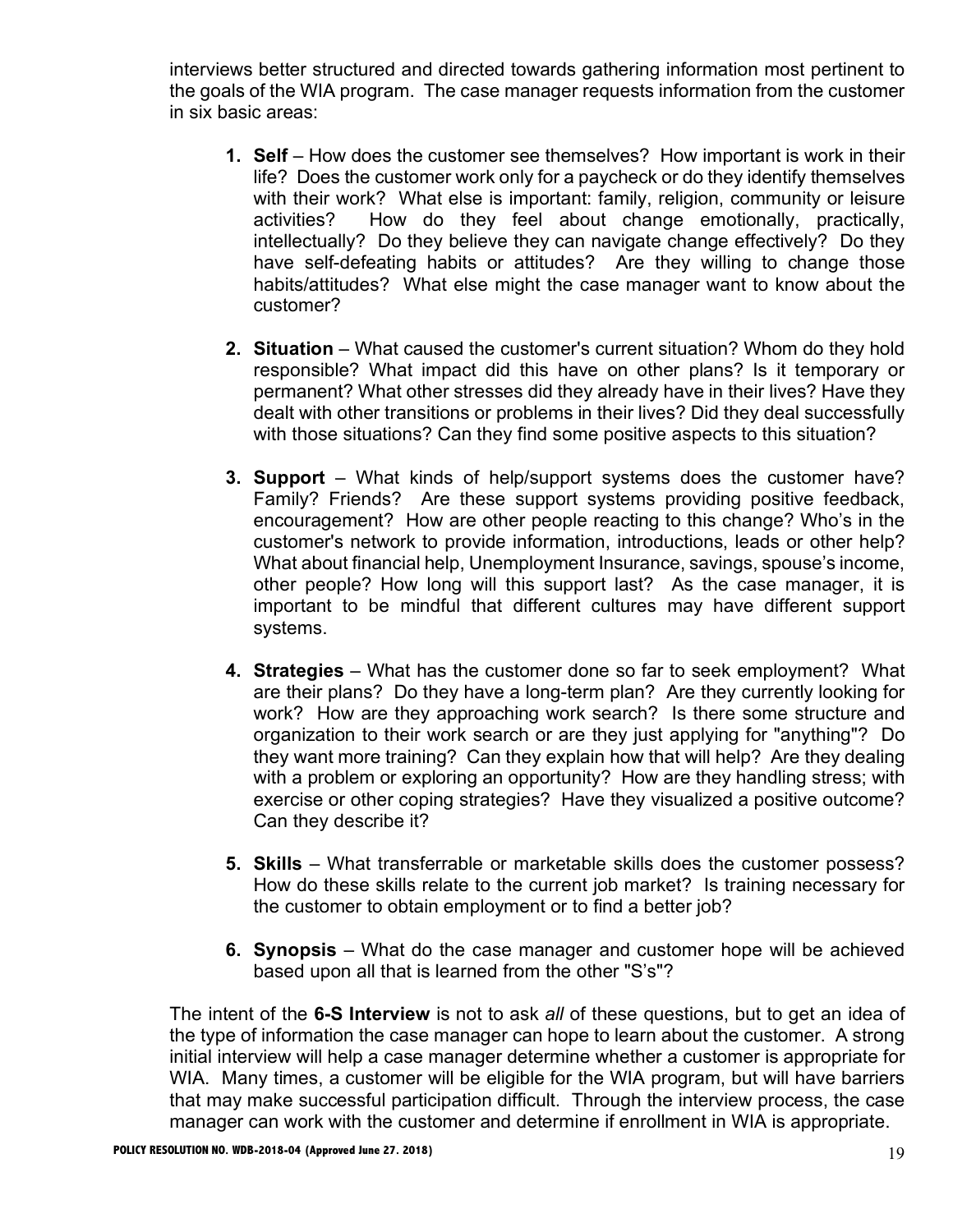### **Other types of Informal Assessment:**

**Observation** – What is the customer's demonstrated attitude toward work? Are they able to operate independently? Is the customer motivated and committed to reaching their goals? Does the customer follow through with assignments? Are they punctual for appointments, etc.?

**Education/Experience** – Information about a customer's past experiences should be examined to evaluate successes and failures; and to identify possible patterns. Information about their education and work experience can provide valuable input about career needs and educational plans.

**Assessment and Service Strategy Tools** – Optional assessment tools are designed to gather assessment information from a fairly broad audience but may be customized for particular customers, settings or purposes. These informal worksheets are not tests and should be used only as a means to collect data that can be used in the career planning process. These optional worksheets may be viewed in the forms section of this guide.

Service strategy tools (participant-completed worksheets) are designed to support specific WIA program activities and components. As with the assessment tools, these worksheets are optional and provide the participant and the case manager with a means to validate things like occupational choice, labor market realities, and wage rates. These worksheets may also be viewed in the forms section of this guide.

# **B. Formal Assessment**

Case managers may prefer to use formal assessment tools to validate a customer's career choice but they are not always necessary. It will be up to the case manager to decide if these tools will be beneficial to the customer and the case manager.

Most formal assessment tools fall into one of these categories:

**Aptitude and Ability Assessments –** These tests attempt to measure a customer's overall ability, including general aptitude, reading ability, typing speed, or a variety of other skills. Although the Idaho Department of Labor does not administer or utilize formal aptitude and ability tests, Prove-It software found in all of Idaho's American Job Centers allows for a wide variety of proficiency testing, including typing tests, math skills tests, reading and computer software tests.

**Interest Inventories** – Standardized interest inventories measure the individual's preference for particular activities. Those preferences/interests can be linked to occupations or occupational clusters that most closely match their interests. The Idaho Department of Labor utilizes the following interest inventories: Interest Determination, Exploration and Assessment System (IDEAS); Holland's Self-Directed Search (SDS), O-Net Interest Profiles and O-Net Work Importance Locator.

**Personality and Management Style Inventories** – These instruments assess the emotional, social, and motivational aspects of an individual. The Idaho Department of Labor does not utilize, administer or endorse assessments of this type. However, WIA